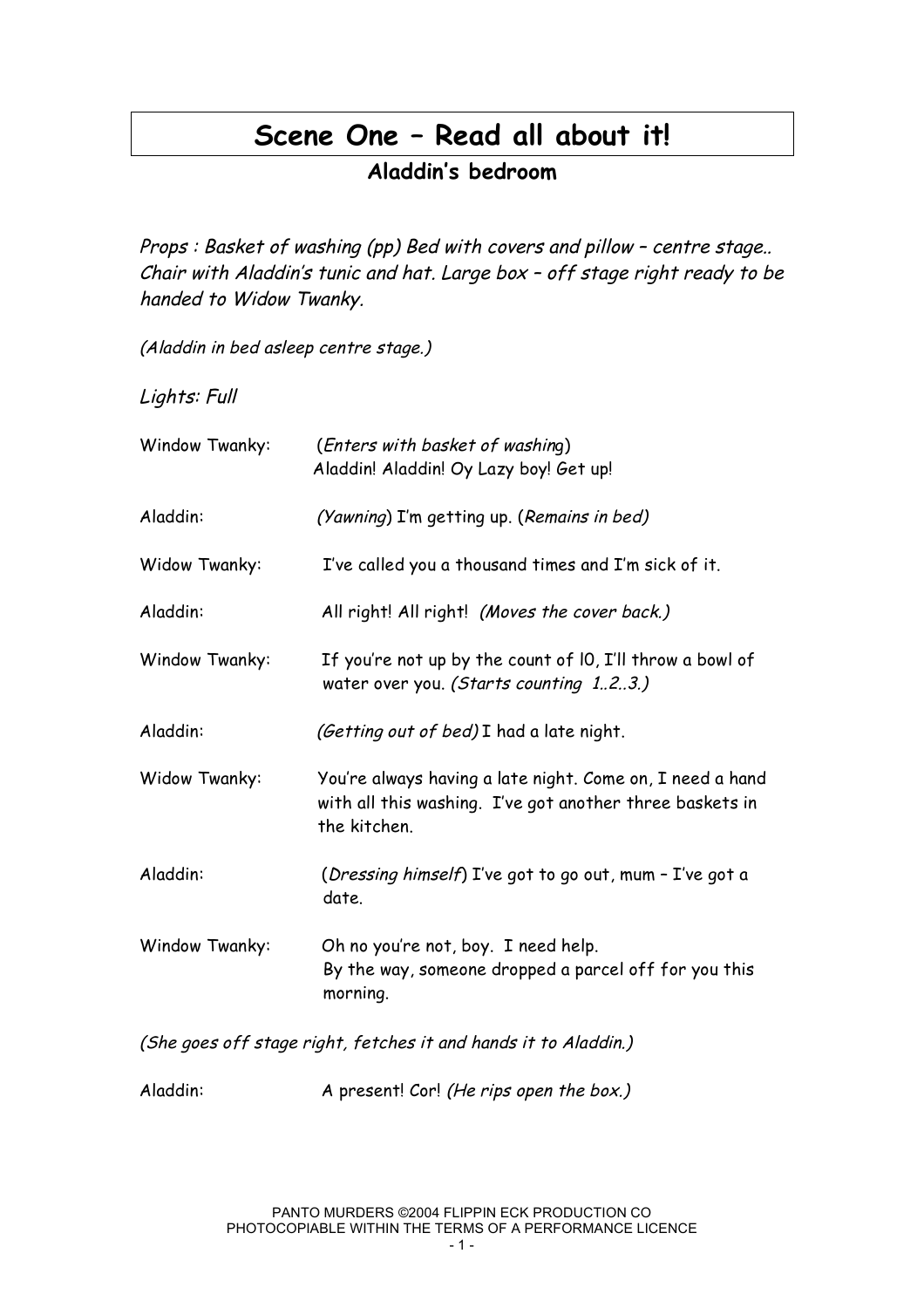Sound Effect : Explosion. Screams off stage

Lights: Blackout Props: Body parts are thrown onto the stage Lights: Come up.

Widow Twanky: (Running over to the body parts crying)) Aladdin, my lovely boy! Oh no!

(She screams and runs off – stage right.).

Lights: Blackout – Aladdin exits stage right. Props: Clear all except chair. Desk with pad of paper, pen and telephone. Move chair to desk

Lights: Foreground

Newspaper person: (Enter stage left,) Read all about it! Read all about it! 3<sup>rd</sup> Panto Murder. Aladdin bomb attack. (Walks across front and exits.)

Lights: BLACKOUT

LINK-UP MUSIC

Props: Clear stage. Bring on desk, chair & telephone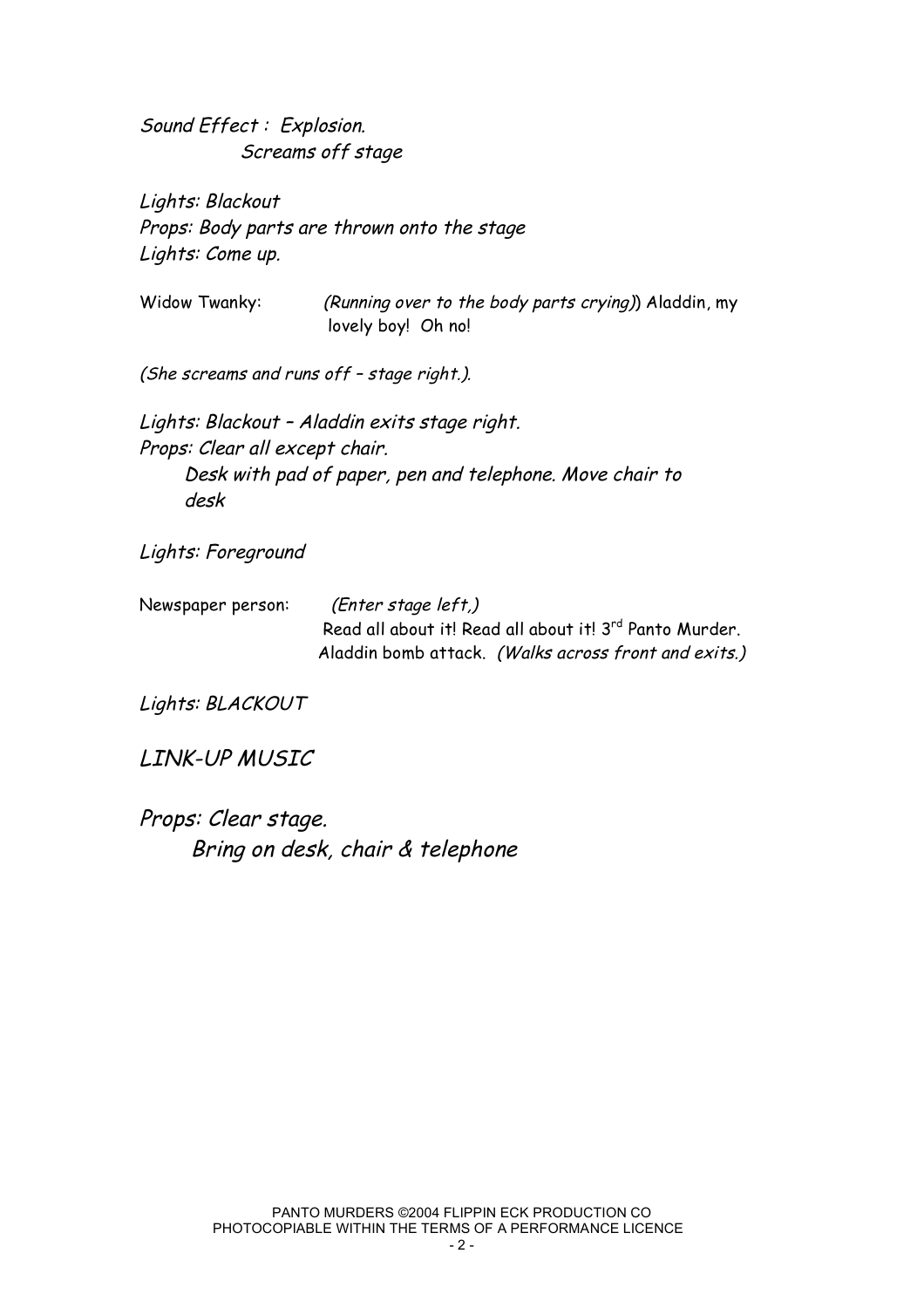# **Scene Two: Hallo, Hallo, Hallo**

## **Chief Superintendent's office**

Sound Effect: Phone rings

|                                 | Chief Superintendent: (Enters and picks up the phone.)<br>Hello, Chief Superintendent Snoop here.<br>(Clears throat and stands to attention)<br>Yes, Mam. (Pause) Good Lord! (Sits down) That makes<br>three then. (Removes hat and scratches head) I have had<br>my entire squad on it, Mam (Looks perplexed)<br>Yes, Mam, of course you can rely on me. I will ensure that<br>the matter is dealt with speedily, Mam.<br>(Looks worried and puts the phone down.)<br>(Sarcastically) Yes, your highness, I will perform a miracle<br>for you.<br>(Calls out) Sergeant Sniffer! |
|---------------------------------|----------------------------------------------------------------------------------------------------------------------------------------------------------------------------------------------------------------------------------------------------------------------------------------------------------------------------------------------------------------------------------------------------------------------------------------------------------------------------------------------------------------------------------------------------------------------------------|
| Sergeant Sniffer:               | (Enters) Yes sir?                                                                                                                                                                                                                                                                                                                                                                                                                                                                                                                                                                |
| Chief Super:                    | We've had her highness on the phone, another Panto<br>murder.                                                                                                                                                                                                                                                                                                                                                                                                                                                                                                                    |
| Sergeant:                       | Oh my gawd, Sir! We haven't solved the last two yet and<br>we've got as many people on the case as we can afford.                                                                                                                                                                                                                                                                                                                                                                                                                                                                |
| Chief Super:                    | Yes , Sergeant, you don't have to remind me.                                                                                                                                                                                                                                                                                                                                                                                                                                                                                                                                     |
| Sound Effect: Knock on the door |                                                                                                                                                                                                                                                                                                                                                                                                                                                                                                                                                                                  |
| Secretary:                      | (Enters) Sir, The Theatre Producer, Maxine Bucks, is<br>outside and she insists on seeing you.                                                                                                                                                                                                                                                                                                                                                                                                                                                                                   |
| Chief Super:                    | Oh, not her again! You'd better show her in.                                                                                                                                                                                                                                                                                                                                                                                                                                                                                                                                     |

(Secretary exits stage left )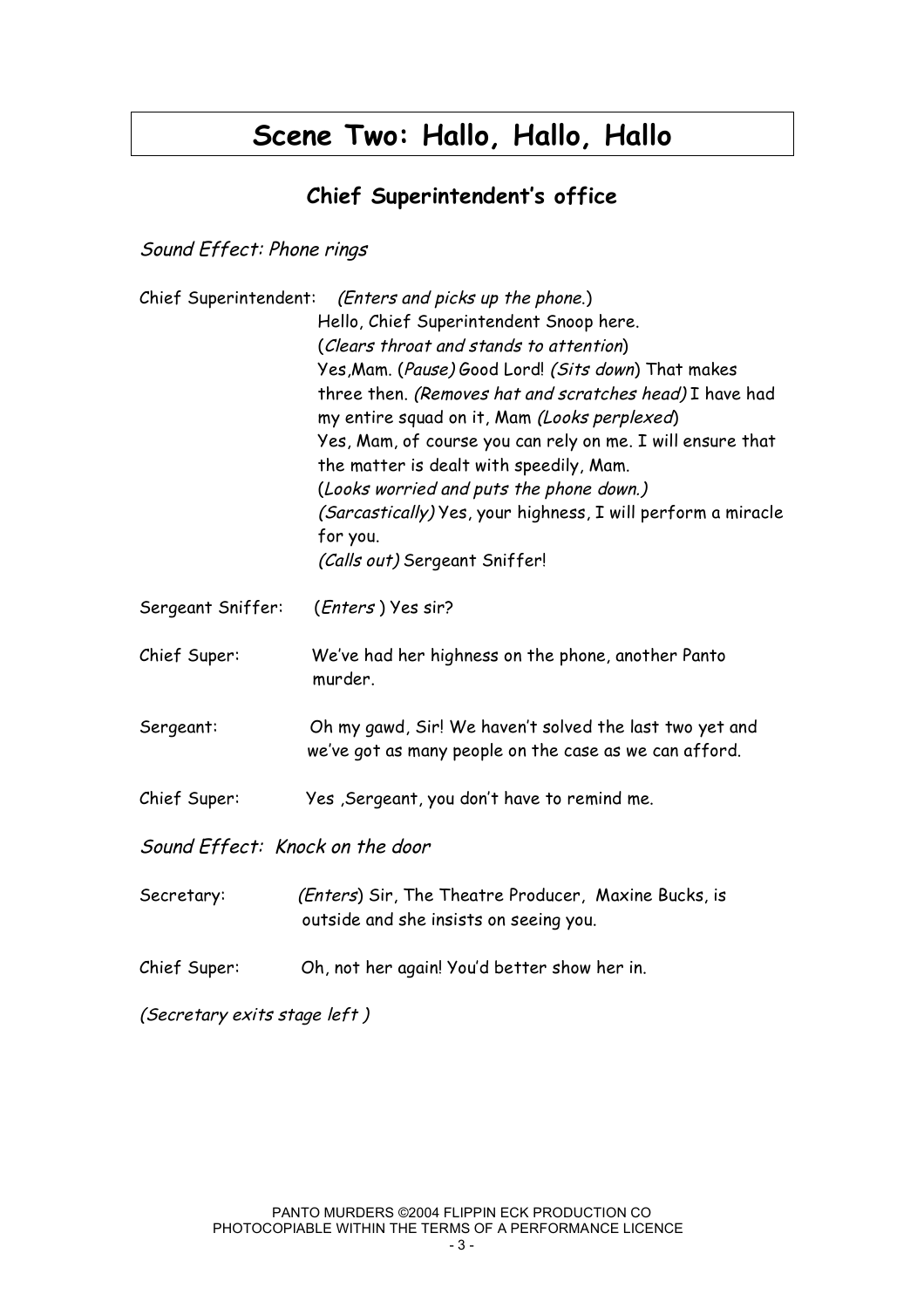Maxine Bucks (Enters) What's going on, Snoop? This is the third murder and so far you've done nothing about the other two. I'm sick of this. I need action, Snoop. I have a lot of money running on these productions. The audiences are cancelling their bookings, the production teams are terrified and three very talented actors are dead. Chief Super: I have my whole squad on this operation…. Maxine Bucks (interrupting) Well, it clearly isn't enough, Snoop. I need top

people on this and I will be employing my own team from now on. I've closed the pantomime for a week, Snoop, and the entire company of performers will be booked into a top hotel until it is solved. I'll get my secretary to give you the details. (Storms off)

## **POLICE SONG: Crime free**

#### Lights: Blackout

Props: Move desk stage right – add cloth and vase. Bring on couch – centre stage. Small coffee table for telephone and directories. Bottle of wine and three glasses back stage right.

LINK-UP MUSIC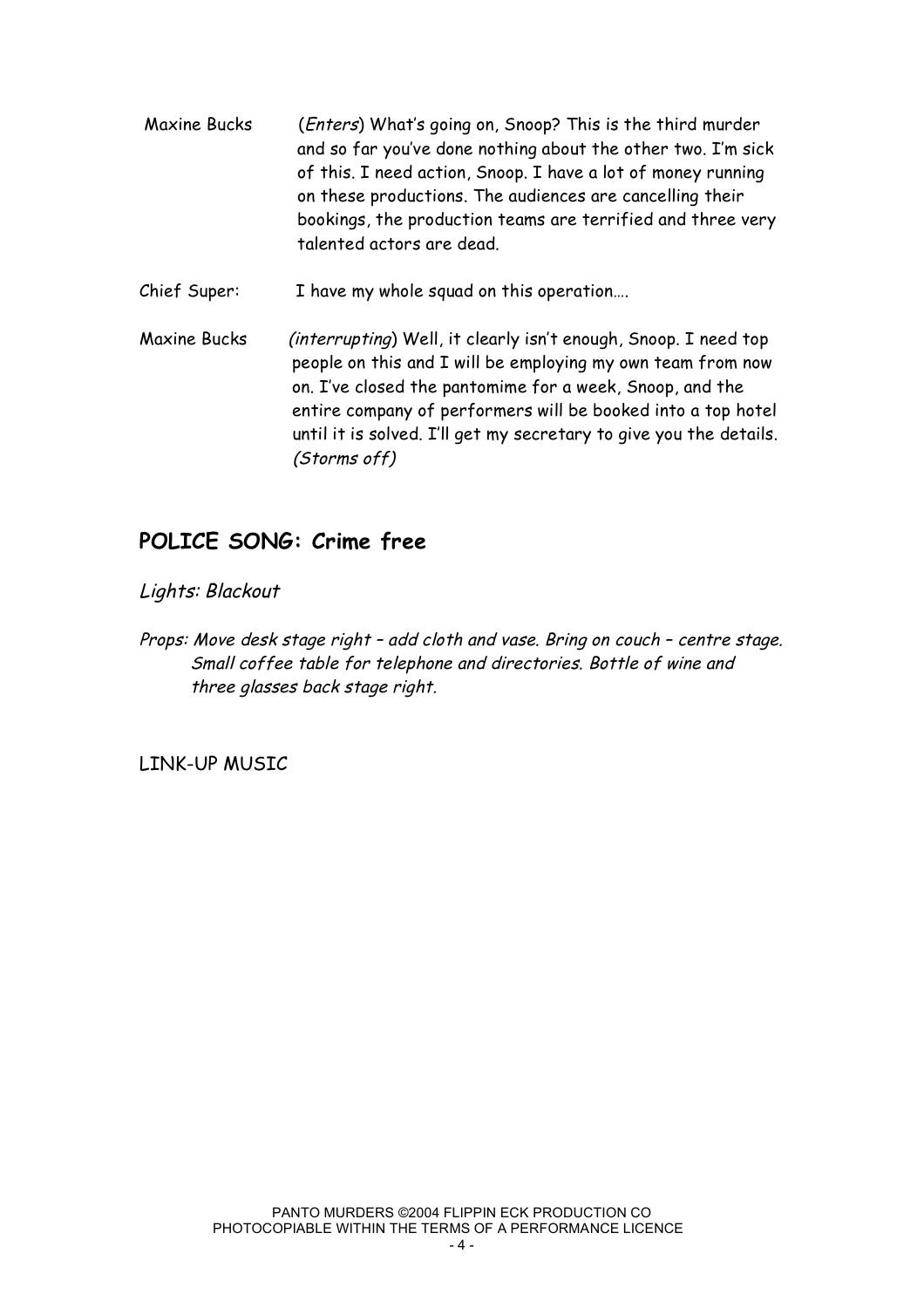# **Scene Three: We need help!**

## **Producer's office**

#### Lights: Full

(Enter Maxine Bucks, her secretary ( Louise) and manager )

| Maxine Bucks: | (Sits on couch) The police have come up with nothing.<br>I need you two to find me a top team of detectives. I've dug<br>out some directories. Can you please go through them and get<br>the best there is?                                              |
|---------------|----------------------------------------------------------------------------------------------------------------------------------------------------------------------------------------------------------------------------------------------------------|
|               | Paul (Manager): <i>(Camp</i> )Oh course, darling. Worry not! I'll get to the bottom of<br>this. (Cries) Can't have any more of our wonderful, talented<br>actors being killed. It's an absolute tragedy.                                                 |
| Maxine:       | Oh dear! (She goes off to get some wine - back stage right)                                                                                                                                                                                              |
| Louise:       | (Comforts him and cries as well.) It's awful, so awful.                                                                                                                                                                                                  |
| Maxine:       | (Pours them all a glass of wine.)<br>Have a drop of this first and then we'll get down to business.<br>When you've come up with an agency give me a ring. I'm<br>going to sort out a hotel for the production teams. (She drinks<br>her wine and exits.) |
| Paul:         | Come on, darling, let's get looking.                                                                                                                                                                                                                     |
|               |                                                                                                                                                                                                                                                          |

(The pair of them flick through the directories)

| Louise: | How about this one? All clued up - First class detectives - 24<br>hour service.                   |
|---------|---------------------------------------------------------------------------------------------------|
| Paul:   | Sounds dreadful, darling. Here's one! Gotch yer Detective<br>Agency, No-one escapes our clutches. |
| Louise: | Don't like that, sounds a bit brutal.                                                             |

#### Lights dim and come up

(Paul and Louise look exhausted and are flat out on the couch going through the directories)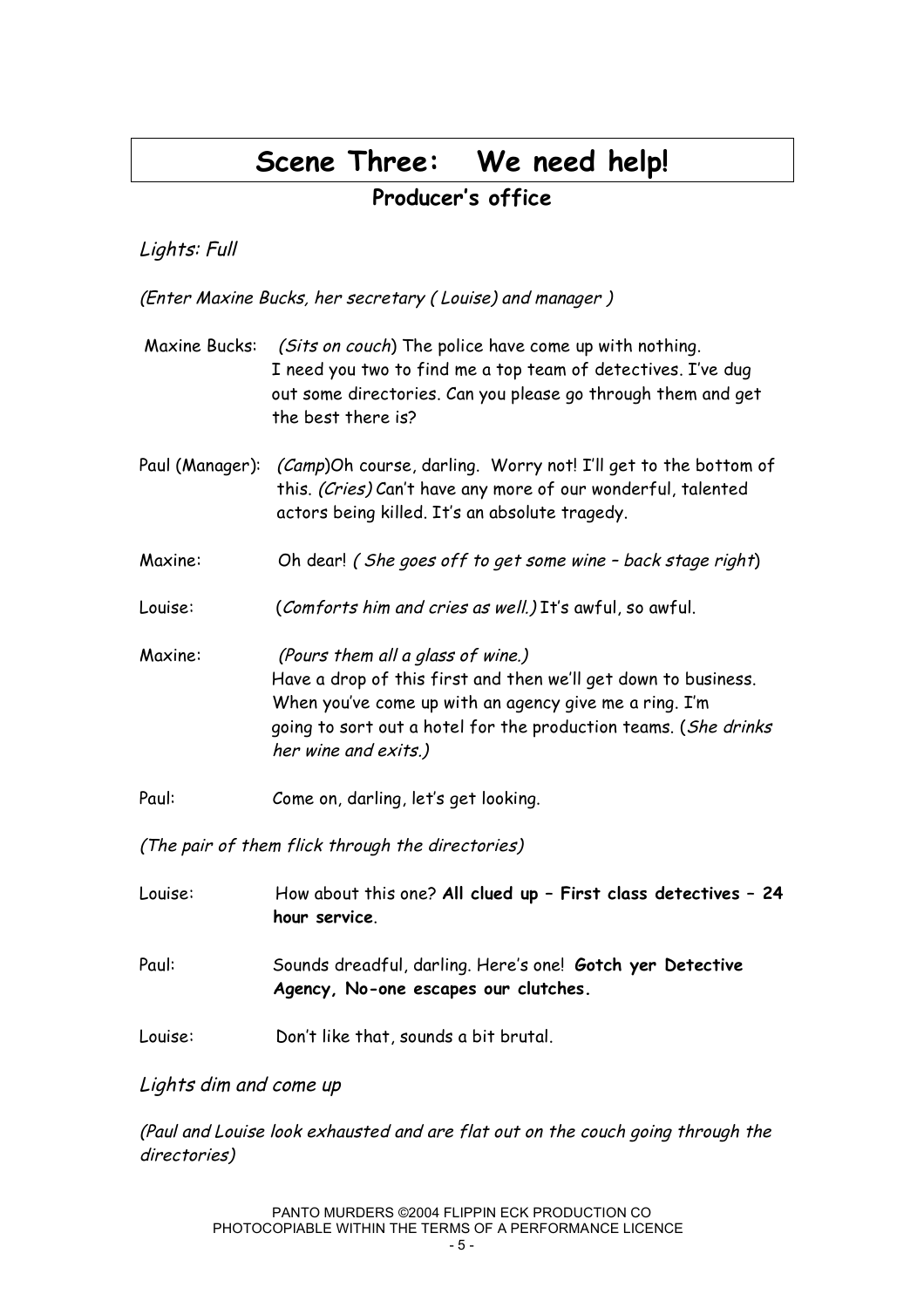| Louise: | (Jumps up)<br>Here! This is the one. Panto Murder Expert Agency - we<br>never fail. Top references - appointment by the Queen. |
|---------|--------------------------------------------------------------------------------------------------------------------------------|
| Paul:   | Ooh! Is that the Queen of England or Freddie Mercury, I<br>wonder?                                                             |
| Louise: | It has to be the one. They're the only ones that mention Pantos.                                                               |
| Paul:   | And they're experts, darling. We certainly need experts.<br>Give 'em a ring, luv, straight away.                               |
| Louise: | (Picks up the phone and starts to dial)                                                                                        |

### Lights: Blackout

## LINK-UP MUSIC

Props: Tray with tea things put on coffee table in front of couch. Two extra chairs stage left on back of stage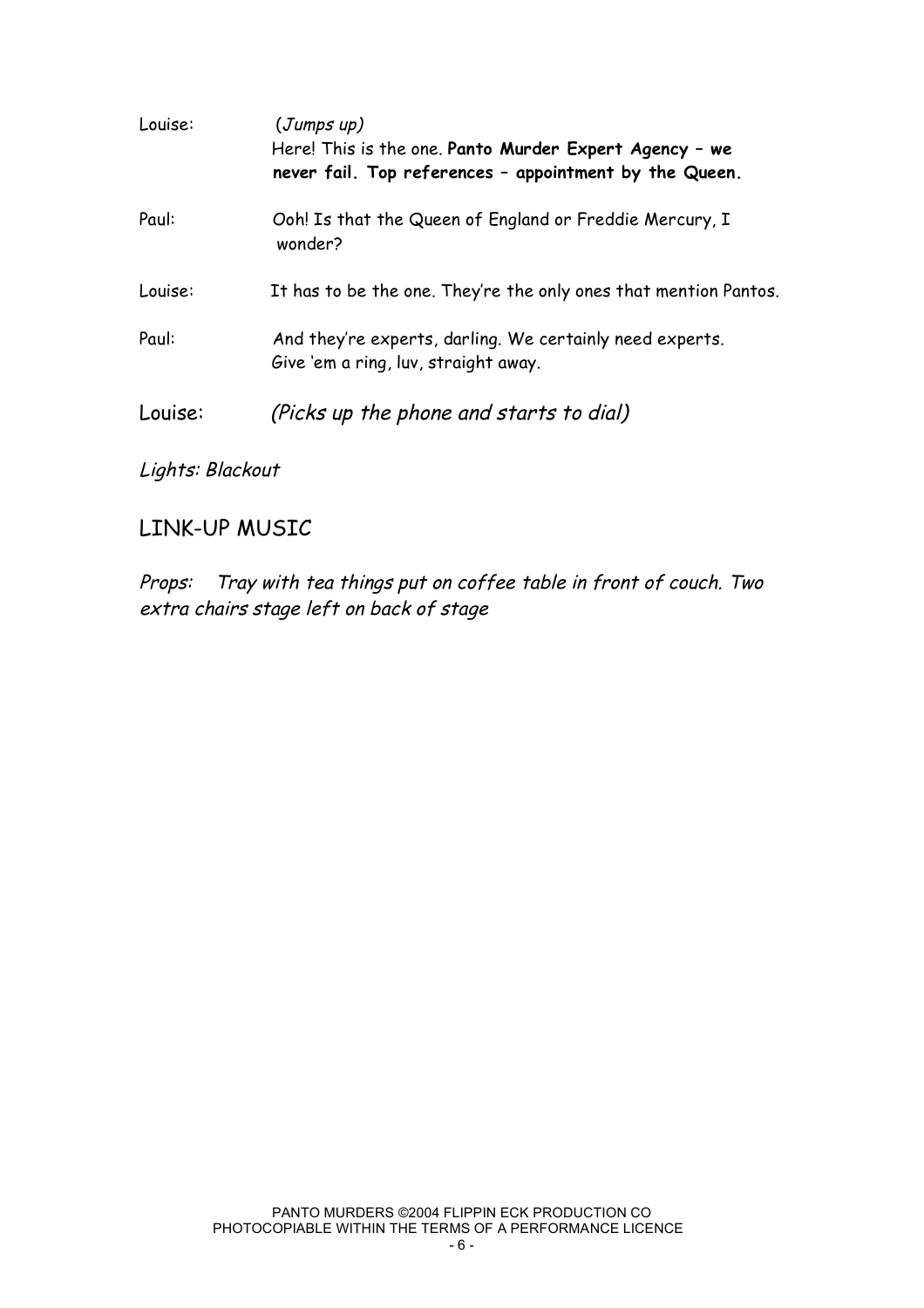**Scene Four: Super Sleuths**

**Producer's Office**

Lights: Full

(Maxine sits on couch with Paul. Enter Louise and the two detectives. Everyone gets up and shakes hands.)

| Maxine: | Thanks! Good to see you both! I'm Maxine Bucks - producer of<br>all the London pantomimes this season. This is Paul, my manager,<br>and Louise, my secretary. |
|---------|---------------------------------------------------------------------------------------------------------------------------------------------------------------|
| Amena:  | Hi, I'm Amena Ireland, Panto murder expert agency. Pleased to<br>be of service to you.                                                                        |
| Sam:    | And I'm Sam Cobb. Pleased to meet you?                                                                                                                        |
| Maxine: | Please sit down!                                                                                                                                              |

(Louise brings over <sup>a</sup> couple of extra chairs and they all sit down. Paul offers them <sup>a</sup> cup of tea.)

| Amena:              | (Opens her notebook and starts to take notes)<br>If you could fill us in with the details so far that would be<br>helpful.                                                |
|---------------------|---------------------------------------------------------------------------------------------------------------------------------------------------------------------------|
| Maxine:             | Well, it started with Jack and the Beanstalk a couple of weeks<br>ago.                                                                                                    |
| Paul:               | Jack had the safety harness on and was flown up to the top of<br>the beanstalk. (Cries) For some stupid reason, he took the<br>harness off when he started to climb down. |
| Maxine:             | It looked like it was hurting him or something.                                                                                                                           |
| Amena:              | Uh huh.                                                                                                                                                                   |
| Louise:<br>(Cries). | When he started to climb down the ladder he lost his footing.                                                                                                             |
| Paul:               | Someone had cut the rungs and he plunged to his death (Sobs<br>hysterically).                                                                                             |
| Sam:                | Oh my goodness! How terrible.                                                                                                                                             |
|                     | PANTO MURDERS ©2004 FLIPPIN ECK PRODUCTION CO<br>PHOTOCOPIABLE WITHIN THE TERMS OF A PERFORMANCE LICENCE                                                                  |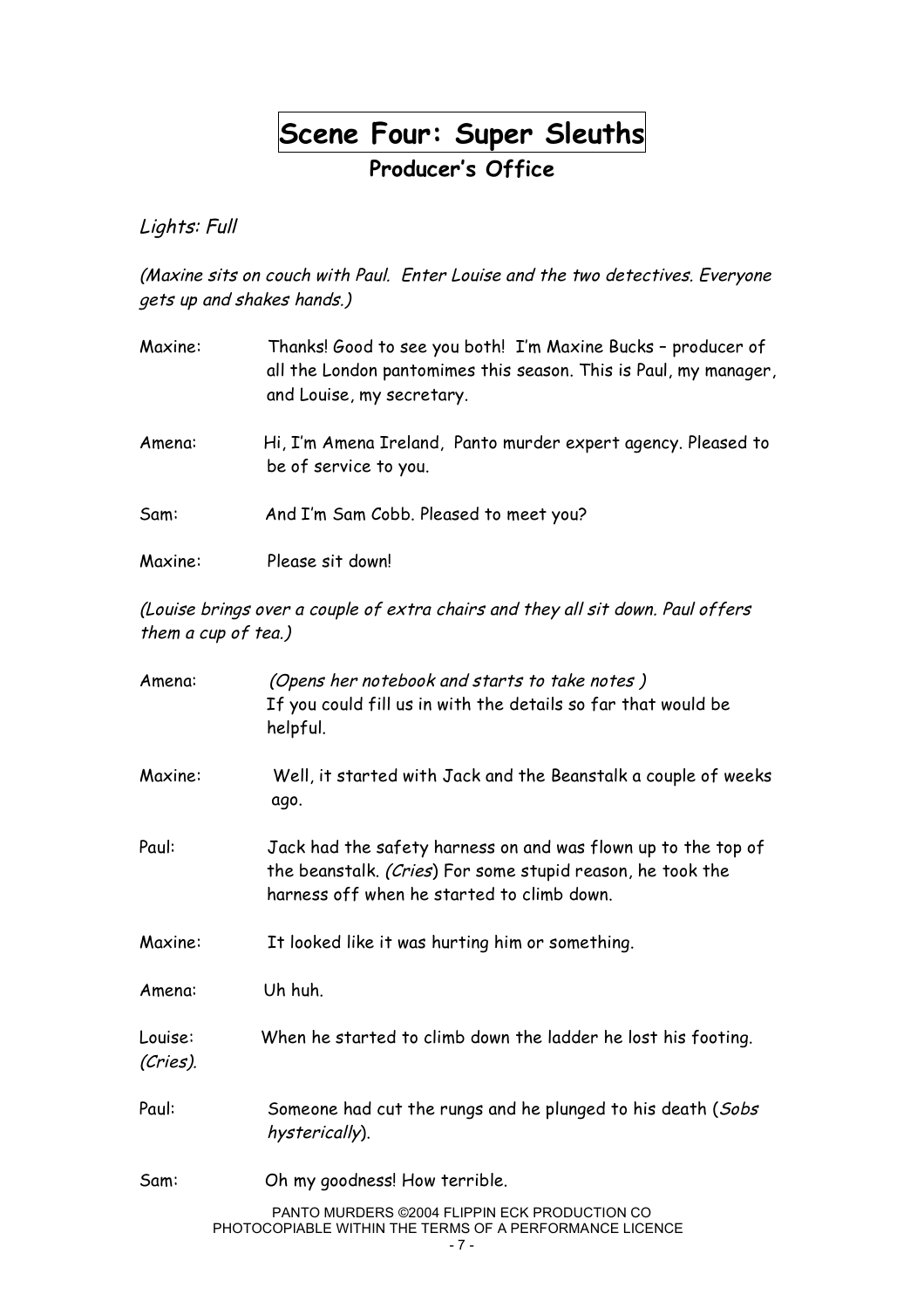| Maxine: | The place was in an uproar. We had to close the show.                                      |
|---------|--------------------------------------------------------------------------------------------|
| Paul:   | Last week, Peter Pan was eaten on stage by a live crocodile.<br>(Everyone gets very upset) |
| Amena:  | How disgusting!                                                                            |
| Louise: | Everyone panicked and charged out of the theatre.                                          |
| Sam:    | That is shocking!                                                                          |
| Paul:   | We had to call in animal rescue and lock the crocodile in the<br>theatre.                  |
| Louise: | It's in Regent's Park Zoo now.                                                             |
| Amena:  | Thank goodness for that.                                                                   |
| Maxine: | And today, Aladdin has been blown up on stage.                                             |

#### (Everyone starts to cry again)

Widow Twanky handed him a box as she always does at that part of the pantomime, but it blew up when he opened it.

Paul: Body bits all over the place.

Amena & Sam: Urgh!

Maxine: The police have been investigating but are getting nowhere so I am taking things under my control.

Amena: This is just the kind of work we are used to. Discreet interviews, behind the scenes working – that kind of thing.

- Sam: Works every time. It's clearly someone associated with the business. We need to have access to the crime scenes and to be able to speak to everyone involved in the production company.
- Amena: We should be able to visit the scenes straightaway. We do have our own forensic team.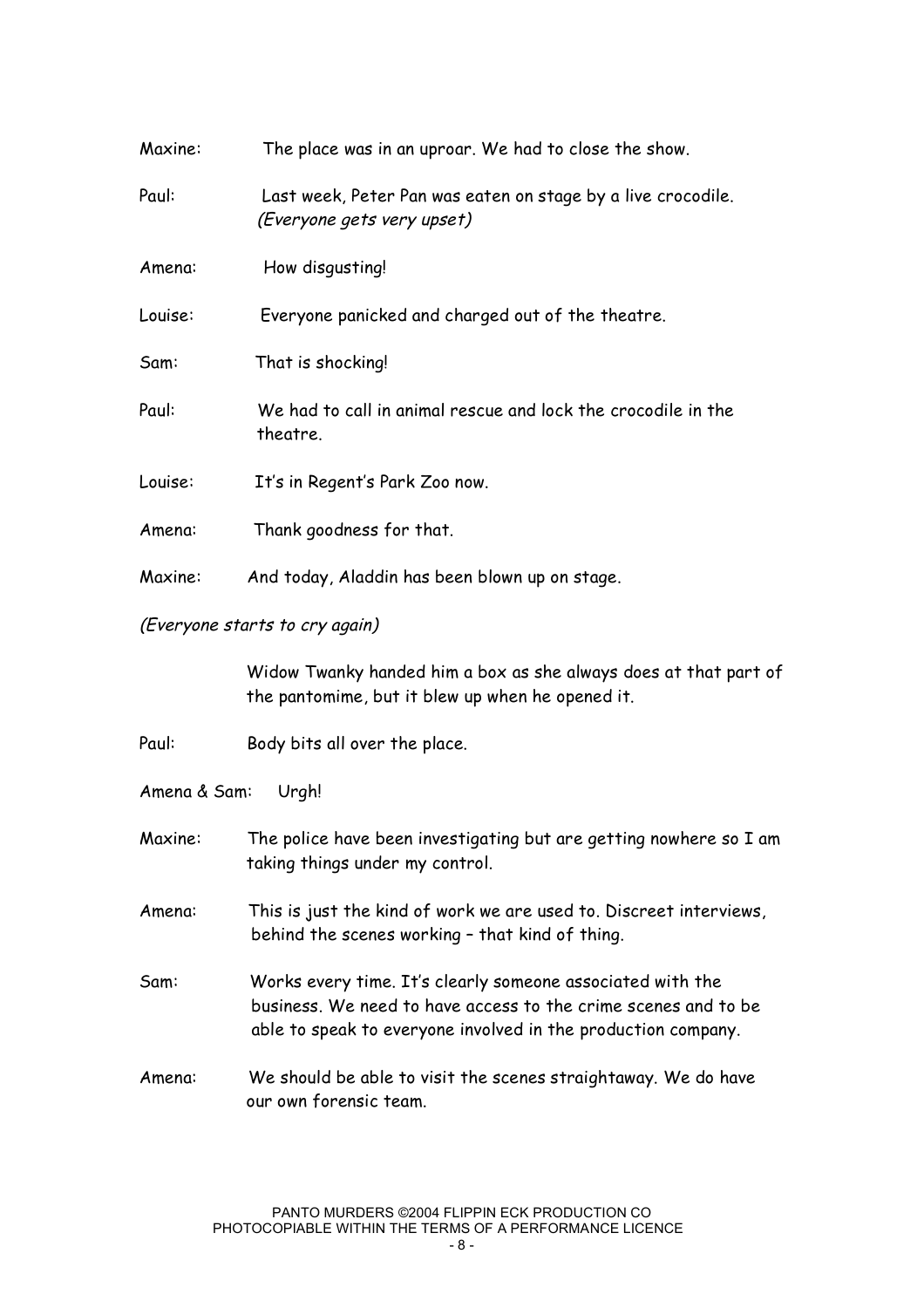- Maxine: I have organised for all the panto production companies to be accommodated at the Palace Hotel. You should be able to meet everyone involved tomorrow because they are all moving in tonight.
- Sam: What about the police?
- Maxine: They will continue with their own operation. I will make sure you get all the help you need.
- Louise: I have drawn up a list of all the staff involved, right down to the cleaners. We have our own caterers as well. All the contact numbers you'll need are here. (She gives it to Amena)
- Maxine: That reminds me. I promised the Palace Hotel Manager some help from our cleaning team. The poor man's a bit overwhelmed with so many people arriving in one day. (To Paul) Paul, can you get onto that please?
- Paul: Yes sure, darling!
- (Amena and Sam stand up)
- Amena: I think we have what we need to get started.
- Sam: It would be helpful to have someone to accompany us to the crime scenes.
- Maxine: I'll do that as we need to stay away from the police.
- Amena: Good let's go!

(Exit Amena and Sam)

### **SONG: Our world has fallen apart**

(Louise, Paul, and Maxine sing)

Lights: Blackout

### LINK-UP MUSIC

Props: Left of stage couch – with different cover over it, coffee table. To right of stage hotel reception desk. Tray with cafetier and cups off stage right to be brought on by maid)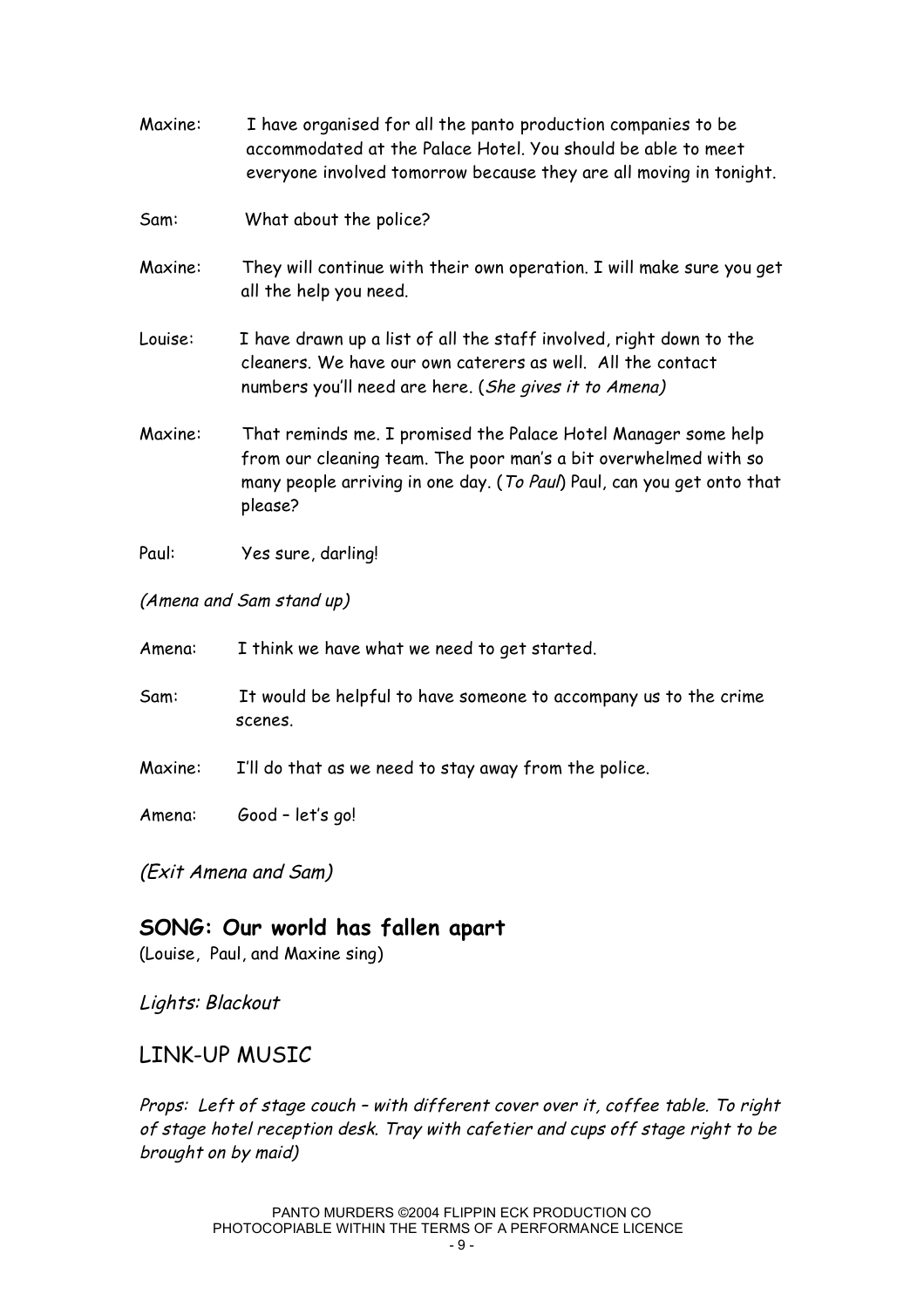# Scene Five - THE PALACE HOTEL

## **Foyer of the Palace Hotel**

Lights: Full

(The panto characters enter the foyer stage right with their cases and line up at the hotel reception desk. They are chatting and crying to one another)

Widow Twanky: My poor son. Blown up before my eyes.

(Everyone groans and cries)

The Genie: It was terrifying.

(Everyone groans and cries)

Jack's Mum: It hardly seems like two weeks ago since Jack plunged to his death, poor lad. Never harmed a soul in his life.

(Lots of comforting and crying.)

Wendy: Imagine! Peter Pan being eaten by a ferocious crocodile. It was pitiful and terrifying at the same time.

(Everyone groans and cries)

Tinkerbell: We were all too scared to do anything in case it ate us as well. I feel so guilty.

(Everyone groans and cries)

| Captain Hook:    | Yes, so do I. We all just ran out of the theatre in absolute<br>panic  |
|------------------|------------------------------------------------------------------------|
| Cinderella:      | Who'll be next? That's what I want to know.                            |
| The Evil Vizier: | Well it seems to be the lead character, so I should be ok.<br>Ha Ha Ha |

(Everyone screams and cries again.)

Snow White: No-one is safe until the murders are solved.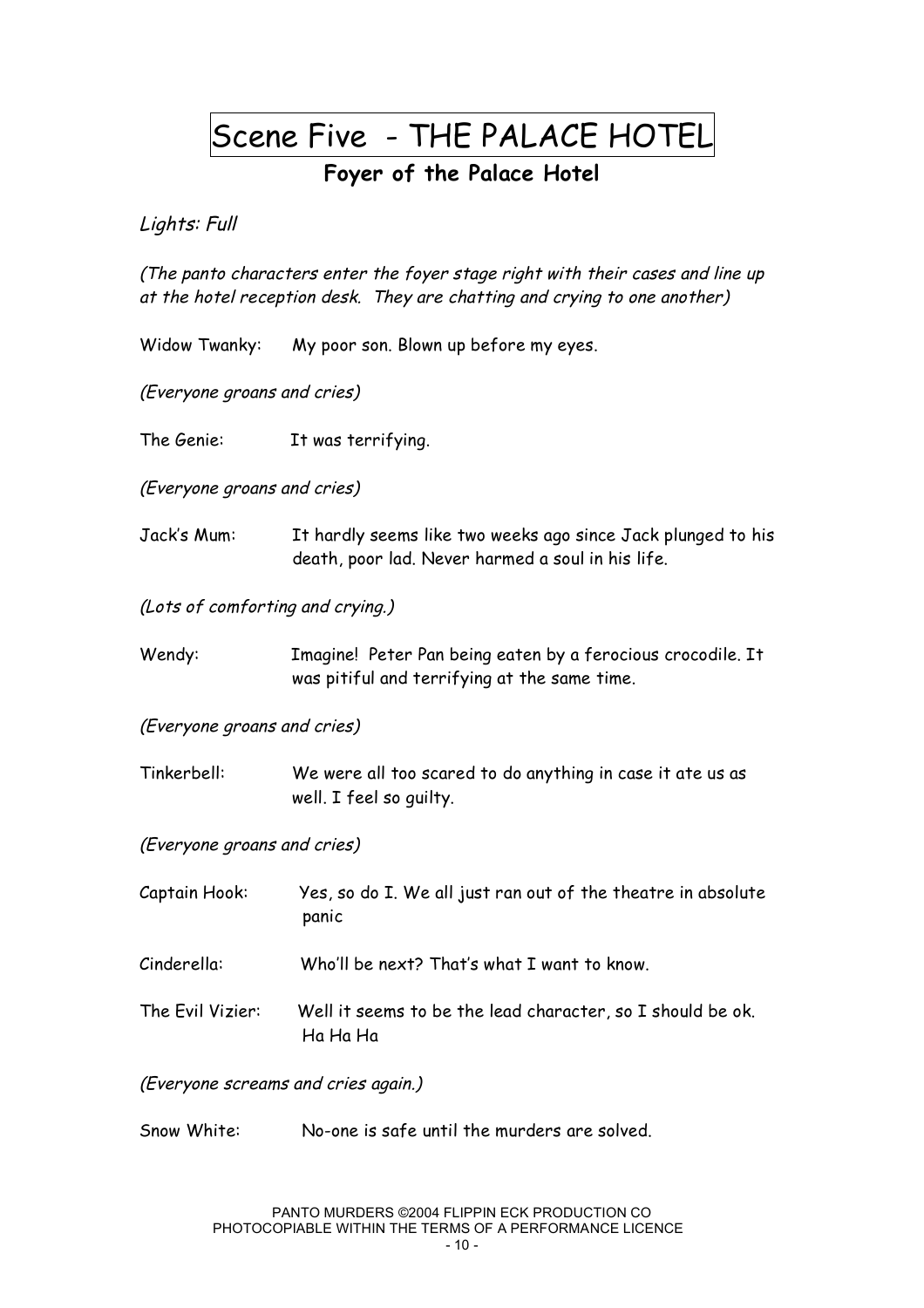| Prince Charming:  | I resent being trapped in a hotel. It's like we have all<br>committed a crime. I'm innocent, I haven't done anything.                                         |
|-------------------|---------------------------------------------------------------------------------------------------------------------------------------------------------------|
| Panto Characters: | No, and neither have I.                                                                                                                                       |
| Bad Witch:        | It's shocking. Those of us with evil parts will be the first<br>suspects no doubt. I think it appalling. I've got nothing to<br>hide. Nothing. It's shocking. |
| Evil Characters:  | It's shocking. I've got nothing to hide.                                                                                                                      |

## **Panto Characters' Song: Who Dunnit?**

(Lights dim and then come up again)

(Enter hotel manager )

.

| Hotel Manager: Sorry to keep you all waiting. Welcome to the Palace Hotel. I |
|------------------------------------------------------------------------------|
| realise this is a difficult time for you all. My staff and I                 |
| will do our best to ensure that you are all well looked after.               |
|                                                                              |

(Panto characters show appreciation.)

Sorry about the queue. We will all do our best to get you into your rooms as soon as possible. Then if you would like to join us in the dining room (points to the left) over there, we will get you all fed and watered as soon as possible.

(Panto characters show appreciation.)

Coffee and tea are available at all times in the small bar area. (Points to the left) Please feel free to help yourselves.

Panto characters: Thanks

Lights: Blackout

(Everyone exits stage right and returns to choir seats except Hotel Manager.)

Lights: Full

(Amena and Sam enter the foyer stage left. Cleaners come on stage and tidy up)

Hotel manager: You will have to forgive all the cleaning going on around us. I have had so much to do at such short notice. Make yourselves comfortable over there.(Points to the couch) I will make sure you two aren't disturbed. I'll get you some coffee.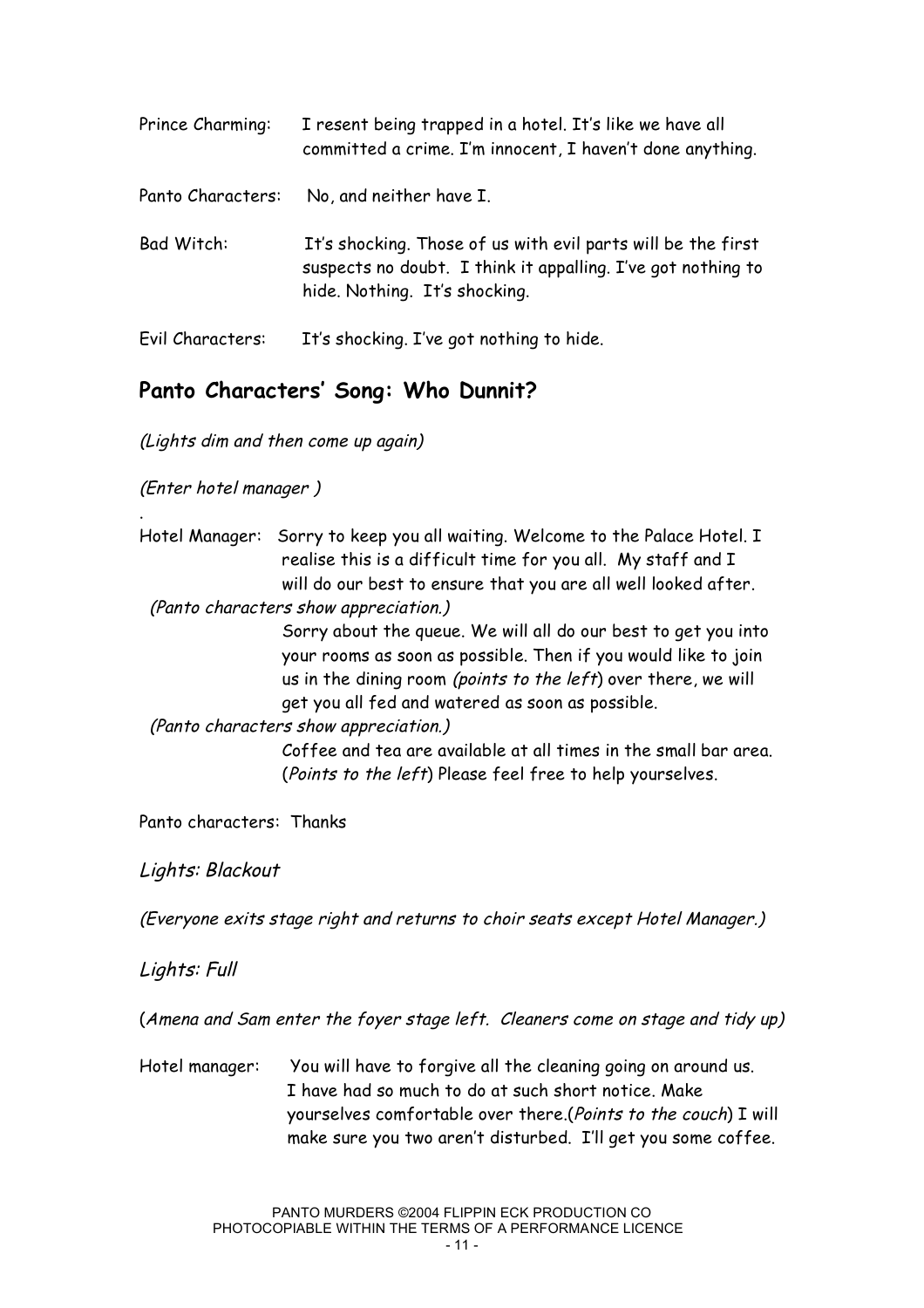| Amena & Sam: | Thanks (They sit on the couch)                                                                                                                                                                                          |
|--------------|-------------------------------------------------------------------------------------------------------------------------------------------------------------------------------------------------------------------------|
| Sam:         | No finger prints whatsoever at any of the crime scenes.                                                                                                                                                                 |
| Amena:       | Whoever did it was a clean operator. They've covering their<br>tracks well.                                                                                                                                             |
| Sam:         | All the crimes are different. Plunging from a ladder, eaten by<br>a crocodile and a blowing up.                                                                                                                         |
| Amena:       | Yes, but it feels like the same person is responsible for all of<br>them, doesn't it? I know it's a gut reaction, but that's how I<br>feel. Do you agree?                                                               |
| Sam:         | It certainly feels like a solo performer. Someone who's<br>creative about murder. They've put a lot of thought into this.<br>They must have some big grudge to want to kill off the leads<br>in the shows.              |
| Amena:       | Jack, Peter Pan, Aladdin, apart from being panto characters<br>what's the connection? These are all male characters but<br>sometimes they're played by a woman in some productions. So<br>it could be a male or female. |
| Sam:         | Yes, I agree. It's always puzzled me why the lead character in<br>pantomime is generally a woman, even when it's a male part.                                                                                           |
| Amena:       | I suppose it's just carrying on the tradition. The dame is<br>always played by a man. It's just the way it is.                                                                                                          |

(The maid brings in the coffee from stage right and places it on the table.)

Sam and Amena: Thanks

Sam: Yes, the prince is usually played by a woman as well. Funny stuff. I have checked back over who might have had a grudge against Jack but nothing's come up from any discussions I have had so far. Forensic say that the rungs were cut with secateurs so it could be someone with a gardening background that we're looking for.

Amena: And this crocodile business is really odd. I have found out that Captain Hook's father runs a pet shop. So he might have some motive. He would certainly be familiar with animals. Some people collect the oddest things these days.